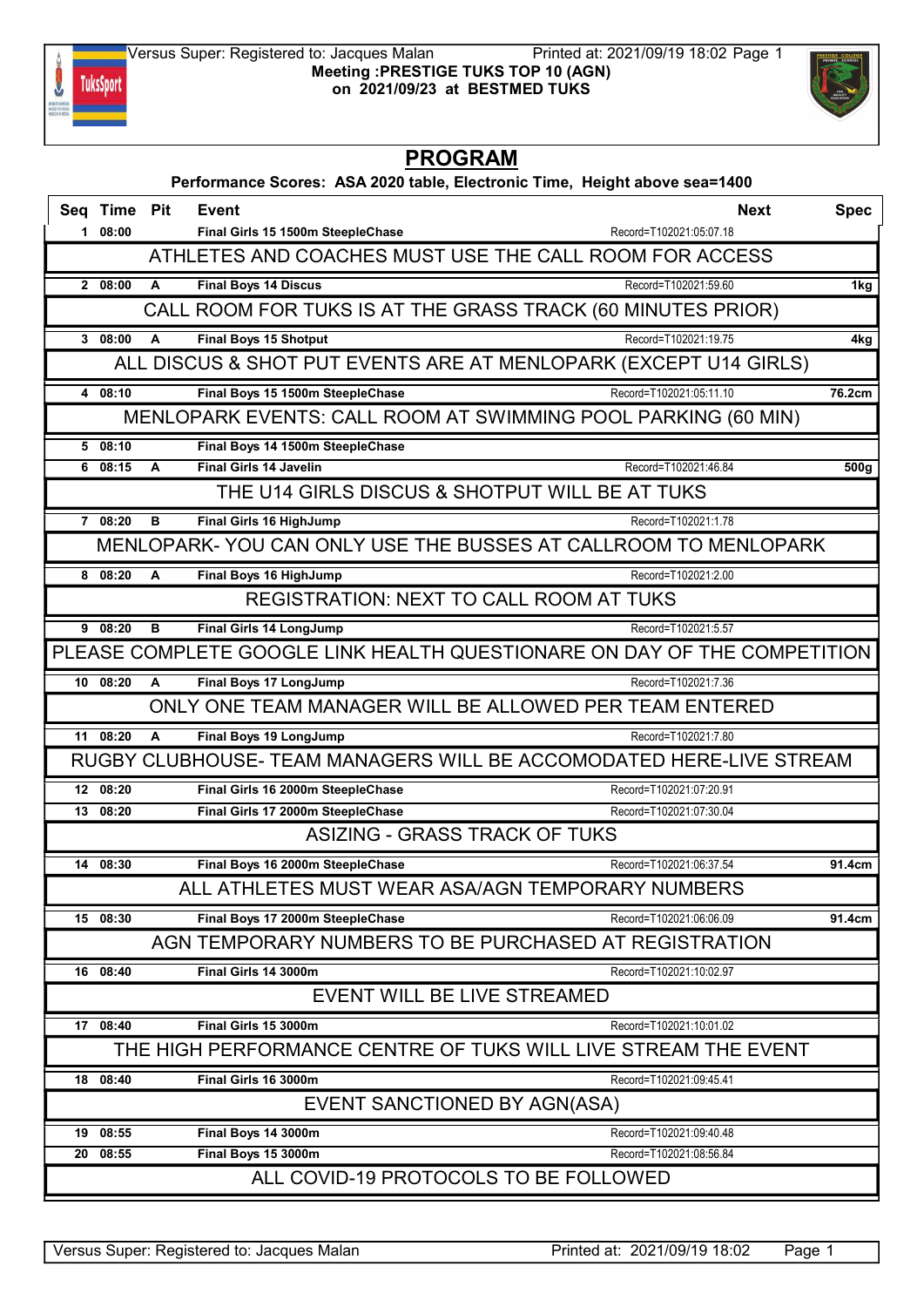## Versus Super: Registered to: Jacques Malan Printed at: 2021/09/19 18:02 Page 2 Meeting :PRESTIGE TUKS TOP 10 (AGN) **TuksSport** on 2021/09/23 at BESTMED TUKS



|    | 21 08:55             |   | Final Boys 16 3000m                                     | Record=T102021:08:55.82 |            |                  |
|----|----------------------|---|---------------------------------------------------------|-------------------------|------------|------------------|
|    |                      |   | EVENT HOSTED BY PRESTIGE COLLEGE, MENLOPARK & TUKS      |                         |            |                  |
| 22 | 09:10                |   | Final 1 of 2 Boys 19 400m Hurdles                       | Record=T102021:0:51.36  | (No final) | 91.4cm           |
| 23 | 09:14                |   | Final 1 of 2 Boys 17 400m Hurdles                       | Record=T102021:0:50.71  | (No final) | 84cm             |
| 24 | 09:19                |   | Final 1 of 2 Boys 16 400m Hurdles                       | Record=T102021:0:53.39  | (No final) | 84cm             |
| 25 | 09:22                |   | Final 1 of 2 Boys 15 300m Hurdles                       | Record=T102021:38.22    | (No final) | 84cm             |
| 26 | 09:22                |   | Final Girls 19 400m Hurdles                             | Record=T102021:1:00.29  |            | 76.2cm           |
| 27 | 09:25                |   | Final 1 of 2 Girls 17 400m Hurdles                      | Record=T102021:0:59.78  | (No final) | 76.2cm           |
| 28 | 09:30                |   | Final 1 of 2 Girls 16 400m Hurdles                      | Record=T102021:1:01.03  | (No final) | 76.2cm           |
| 29 | 09:30                | A | <b>Final Boys 15 Discus</b>                             | Record=T102021:68.90    |            | 1kg              |
| 30 | 09:30                | A | <b>Final Girls 15 Javelin</b>                           | Record=T102021:48.33    |            | 500 <sub>g</sub> |
| 31 | 09:30                | в | <b>Final Girls 16 Shotput</b>                           | Record=T102021:15.42    |            | 3kg              |
|    | 32 09:30             | A | <b>Final Boys 14 Shotput</b>                            | Record=T102021:16.93    |            | 4kg              |
| 33 | 09:35                |   | Final 1 of 2 Boys 14 300m Hurdles                       | Record=T102021:39.96    | (No final) | 76.2cm           |
| 34 | 09:40                |   | Final 1 of 3 Girls 15 300m Hurdles                      | Record=T102021:42.66    | (No final) | 76.2cm           |
| 35 | 09:44                |   | Final 1 of 3 Girls 14 300m Hurdles                      | Record=T102021:44.41    | (No final) | 76.2cm           |
| 36 | 09:54                |   | Final Boys 19 1500m                                     |                         |            |                  |
|    | 37 10:00             | в | Final Girls 15 HighJump                                 | Record=T102021:1.70     |            |                  |
| 38 | 10:00                | A | Final Boys 15 HighJump                                  | Record=T102021:2.00     |            |                  |
| 39 | 10:00                | в | <b>Final Girls 17 LongJump</b>                          | Record=T102021:5.87     |            |                  |
| 40 | 10:00                | в | Final Girls 19 LongJump                                 | Record=T102021:6.14     |            |                  |
| 41 | 10:00                | A | Final Boys 16 LongJump                                  | Record=T102021:7.28     |            |                  |
| 42 | 10:00                | в | <b>Final Girls 14 Discus</b>                            | Record=T102021:44.49    |            | 1kg              |
| 43 | 10:00                |   | <b>Final Girls 14 Hammer</b>                            | Record=T102021:28.18    |            | 3kg              |
| 44 | 10:00                |   | <b>Final Girls 15 Hammer</b>                            | Record=T102021:51.39    |            | 3kg              |
|    | 45 10:00             |   | <b>Final Girls 16 Hammer</b>                            | Record=T102021:52.63    |            | 3kg              |
| 46 | 10:00                |   | <b>Final Girls 17 Hammer</b>                            | Record=T102021:58.90    |            | 3kg              |
| 47 | 10:00                |   | <b>Final Girls 19 Hammer</b>                            | Record=T102021:54.68    |            | 4kg              |
| 48 | 10:00                |   | <b>Final Boys 15 Hammer</b>                             | Record=T102021:52.20    |            | 4kg              |
| 49 | 10:00                |   | <b>Final Boys 16 Hammer</b>                             | Record=T102021:57.80    |            | 5kg              |
| 50 | 10:00                |   | Final Boys 17 Hammer                                    | Record=T102021:71.06    |            | 5kg              |
|    | 51 10:00             |   | <b>Final Boys 19 Hammer</b>                             | Record=T102021:69.33    |            | 6kg              |
|    | 52 10:01             |   | Final Girls 19 1500m                                    | Record=T102021:04:22.08 |            |                  |
|    | 53 10:08             |   | Final Boys 17 1500m                                     | Record=T102021:03:54.16 |            |                  |
|    | 54 10:15             |   | Final Girls 17 1500m                                    | Record=T102021:04:24.96 |            |                  |
|    | 55 10:22             |   | Final Boys 16 1500m                                     | Record=T102021:03:55.43 |            |                  |
|    | 56 10:29             |   | Final Girls 16 1500m                                    | Record=T102021:04:34.28 |            |                  |
|    | 57 10:36             |   | Final Boys 15 1500m                                     | Record=T102021:03:58.99 |            |                  |
|    | 58 10:43             |   | Final Girls 15 1500m                                    | Record=T102021:04:35.51 |            |                  |
|    | 59 10:50             |   | Final Boys 14 1500m                                     | Record=T102021:04:10.02 |            |                  |
|    | 60 10:57             |   | Final Girls 14 1500m                                    | Record=T102021:04:36.71 |            |                  |
|    | 61 11:00             | A | <b>Final Boys 16 Discus</b>                             | Record=T102021:55.70    |            | 1.5kg            |
|    | 62 11:00             | A | Final Boys 17 Javelin                                   | Record=T102021:72.18    |            | 700g             |
|    | 63 11:00             | A | Final Boys 19 Javelin                                   | Record=T102021:73.36    |            | 800g             |
|    | 64 11:04             |   | Final 1 of 4 Girls 14 200m                              | Record=T102021:25.15    | (No final) |                  |
|    | 65 11:09<br>66 11:14 |   | Final 1 of 4 Boys 14 200m<br>Final 1 of 4 Girls 15 200m | Record=T102021:22.78    | (No final) |                  |
|    |                      |   |                                                         | Record=T102021:24.12    | (No final) |                  |
|    | 67 11:19             |   | Final 1 of 4 Boys 15 200m                               | Record=T102021:21.69    | (No final) |                  |
| 68 | 11:25                |   | Final 1 of 4 Girls 16 200m                              | Record=T102021:23.77    | (No final) |                  |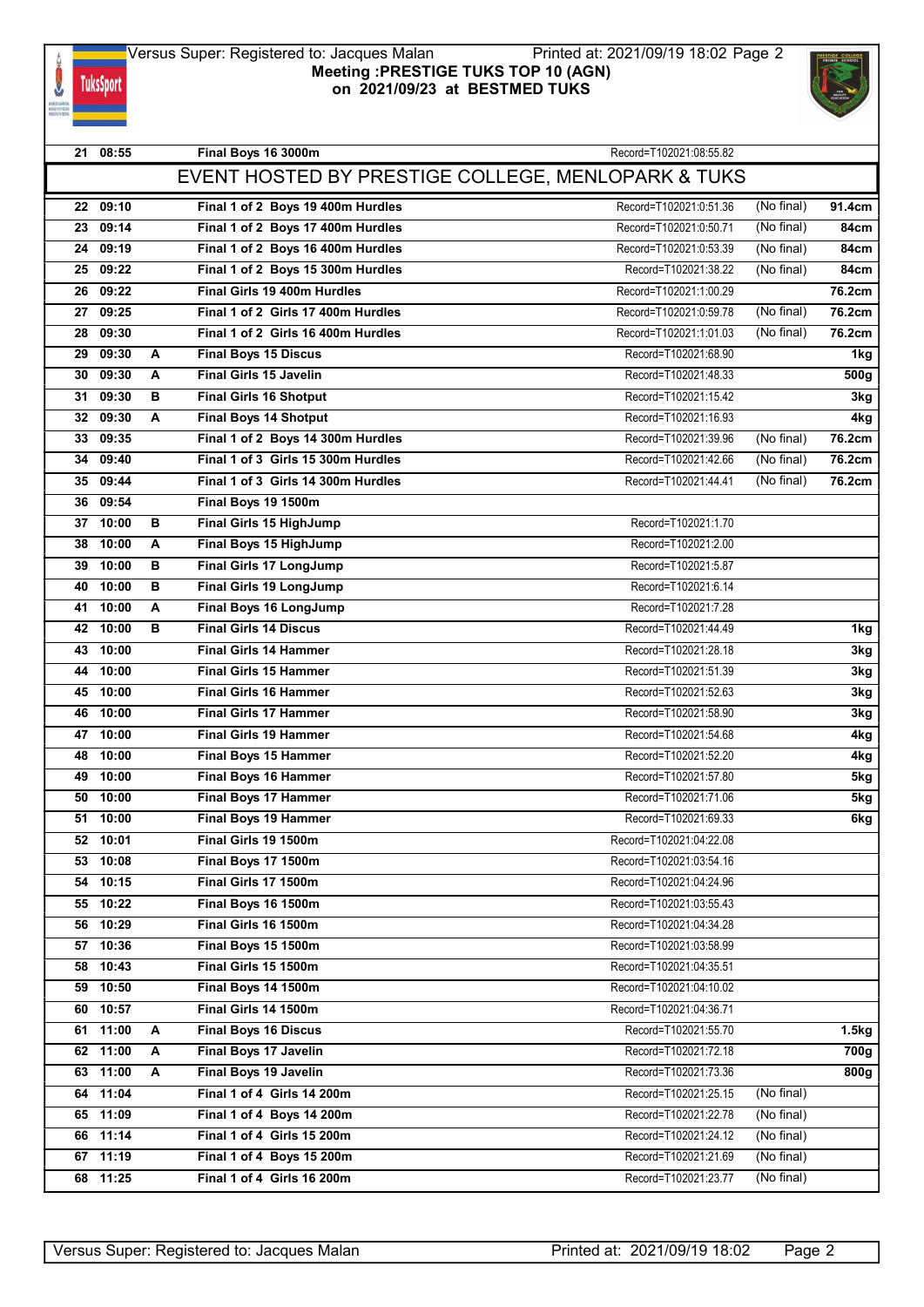

|     | 69 11:29  |   | Final 1 of 6 Boys 16 200m          | Record=T102021:21.59   | (No final) |                  |
|-----|-----------|---|------------------------------------|------------------------|------------|------------------|
|     | 70 11:39  |   | Final 1 of 4 Girls 17 200m         | Record=T102021:24.41   | (No final) |                  |
|     | 71 11:44  |   | Final 1 of 6 Boys 17 200m          | Record=T102021:20.93   | (No final) |                  |
|     | 72 11:45  | в | Final Girls 14 HighJump            | Record=T102021:1.68    |            |                  |
|     | 73 11:45  | A | Final Boys 14 HighJump             | Record=T102021:1.89    |            |                  |
|     | 74 11:45  | в | <b>Final Girls 16 LongJump</b>     | Record=T102021:5.83    |            |                  |
|     | 75 11:45  | A | Final Boys 15 LongJump             | Record=T102021:6.79    |            |                  |
|     | 76 11:54  |   | Final 1 of 3 Girls 19 200m         | Record=T102021:23.75   | (No final) |                  |
|     | 77 11:59  |   | Final 1 of 7 Boys 19 200m          | Record=T102021:20.86   | (No final) |                  |
|     | 78 12:12  |   | Final 1 of 2 Boys 19 110m Hurdles  | Record=T102021:13.73   | (No final) | 99.5cm           |
|     | 79 12:18  |   | Final 1 of 3 Boys 17 110m Hurdles  | Record=T102021:13.75   | (No final) | 91.4cm           |
| 80  | 12:26     |   | Final 1 of 3 Boys 16 110m Hurdles  | Record=T102021:13.68   | (No final) | 84cm             |
|     | 81 12:30  | Α | <b>Final Girls 17 Discus</b>       | Record=T102021:48.92   |            | 1kg              |
|     | 82 12:30  | A | <b>Final Girls 19 Discus</b>       | Record=T102021:48.38   |            | 1kg              |
|     | 83 12:30  | A | <b>Final Girls 16 Javelin</b>      | Record=T102021:49.88   |            | 500 <sub>g</sub> |
|     | 84 12:30  | A | <b>Final Boys 16 Shotput</b>       | Record=T102021:18.69   |            | 5kg              |
|     | 85 12:33  |   | Final Girls 19 100m Hurdles        | Record=T102021:13.79   |            | 84cm             |
| 86  | 12:36     |   | Final 1 of 4 Boys 15 100m Hurdles  | Record=T102021:12.80   | (No final) | 84cm             |
| 87  | 12:46     |   | Final 1 of 2 Girls 17 100m Hurdles | Record=T102021:13.53   | (No final) | 76.2cm           |
| 88  | 12:51     |   | Final 1 of 2 Girls 16 100m Hurdles | Record=T102021:13.71   | (No final) | 76.2cm           |
| 89  | 12:56     |   | Final 1 of 3 Boys 14 100m Hurdles  | Record=T102021:12.40   | (No final) | 84cm             |
| 90  | 13:04     |   | Final 1 of 3 Girls 15 90m Hurdles  | Record=T102021:12.57   | (No final) | 76.2cm           |
|     | 91 13:12  |   | Final 1 of 3 Girls 14 90m Hurdles  | Record=T102021:12.63   | (No final) | 76.2cm           |
|     | 92 13:15  | в | Final Girls 17 HighJump            | Record=T102021:1.81    |            |                  |
|     | 93 13:15  | в | Final Girls 19 HighJump            | Record=T102021:1.80    |            |                  |
|     | 94 13:15  | Α | Final Boys 17 HighJump             | Record=T102021:2.00    |            |                  |
| 95  | 13:15     | A | Final Boys 19 HighJump             | Record=T102021:2.06    |            |                  |
| 96  | 13:15     | в | Final Girls 15 LongJump            | Record=T102021:5.54    |            |                  |
|     | 97 13:15  | A | Final Boys 14 LongJump             | Record=T102021:6.41    |            |                  |
| 98  | 13:22     |   | Final 1 of 2 Boys 19 800m          | Record=T102021:1:46.09 | (No final) |                  |
| 99  | 13:26     |   | Final 1 of 2 Girls 19 800m         | Record=T102021:2:07.80 | (No final) |                  |
| 100 | 13:30     |   | Final 1 of 2 Boys 17 800m          | Record=T102021:1:51.34 | (No final) |                  |
|     | 101 13:38 |   | Final 1 of 2 Girls 15 800m         | Record=T102021:2:10.01 | (No final) |                  |
|     | 102 13:42 |   | Final 1 of 2 Boys 14 800m          | Record=T102021:2:00.48 | (No final) |                  |
|     | 103 13:46 |   | Final 1 of 2 Girls 14 800m         | Record=T102021:2:12.07 | (No final) |                  |
|     | 104 13:50 |   | Final 1 of 5 Boys 14 100m          | Record=T102021:11.34   | (No final) |                  |
|     | 105 13:58 |   | Final 1 of 4 Girls 14 100m         | Record=T102021:12.42   | (No final) |                  |
|     | 106 14:00 | Α | <b>Final Girls 15 Discus</b>       | Record=T102021:43.61   |            | 1kg              |
|     | 107 14:00 | Α | Final Boys 16 Javelin              | Record=T102021:66.51   |            | 700g             |
|     | 108 14:00 | C | <b>Final Girls 14 Shotput</b>      | Record=T102021:14.63   |            | 3kg              |
|     | 109 14:00 | в | <b>Final Girls 17 Shotput</b>      | Record=T102021:16.72   |            | 3kg              |
|     | 110 14:00 | в | <b>Final Girls 19 Shotput</b>      | Record=T102021:14.85   |            | 4kg              |
|     | 111 14:03 |   | Final 1 of 4 Boys 15 100m          | Record=T102021:10.80   | (No final) |                  |
|     | 112 14:09 |   | Final 1 of 5 Girls 15 100m         | Record=T102021:12.00   | (No final) |                  |
|     | 113 14:15 |   | Final 1 of 5 Boys 16 100m          | Record=T102021:10.51   | (No final) |                  |
|     | 114 14:23 |   | Final 1 of 4 Girls 16 100m         | Record=T102021:11.66   | (No final) |                  |
|     | 115 14:29 |   | Final 1 of 7 Boys 17 100m          | Record=T102021:10.48   | (No final) |                  |
|     | 116 14:41 |   | Final 1 of 4 Girls 17 100m         | Record=T102021:11.80   | (No final) |                  |
|     | 117 14:45 |   | Final 1 of 6 Boys 19 100m          | Record=T102021:10.36   | (No final) |                  |